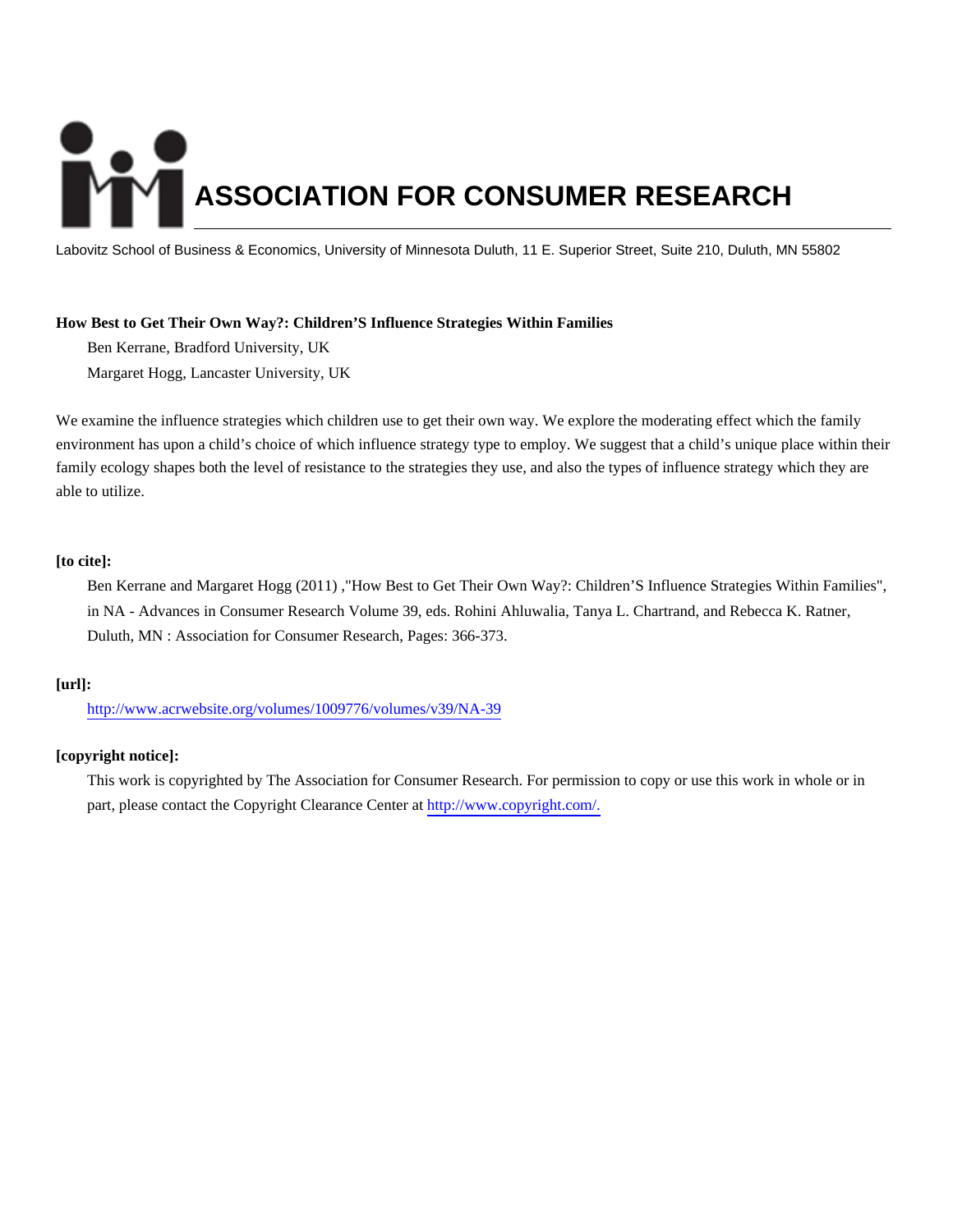# How Best to Get their Own Way? Children's Influence Strategies within Families

Ben Kerrane, Bradford University, UK Margaret Hogg, Lancaster University, UK

# **ABSTRACT**

How do children decide how best to try and get their own way? Despite extensive studies of children's influence strategies there has been little research into understanding why children utilise given influence strategies *i.e.* "the *underlying motivations of strategy usage*" (Palan and Wilkes 1997, p.167). The motivations that drive the choice of different influence strategies result from a combination of personal goals and environmental factors. The family environment provides children with some of their most important experiences about how best to compete for limited resources (e.g. time, attention, money). Choices about the allocation of income across family members' preferences are central to children's consumer socialization. In order to throw more light on the motivations for children's choice of particular strategies in their family environment (Cotte and Wood 2004), we investigate the family environments in which the influence strategies are played out; and how far the family environment has a moderating effect on the types of influence strategies that children use.

Our contribution is thus twofold. Firstly we seek to better understand the family environments in which children reside; and secondly, to identify the implications that the different family environments may have in relation to each child's choice of influence strategies within their family setting. Our study responds to Cotte and Wood's (2004) and Flurry's (2007) call for research that explores further the purchase influence of children in families, specifically by exploring how the family environment affects the influence strategies that children employ.

## **Child Influence Strategies: The Research Context**

Research over the past forty years has established that "purchase decisions within the family are not always the outcome of individual choice, but rather, family members influence each other" (Hamilton and Catterall 2006, p.1032). Examinations of children's influence strategies began with a study of cereal choices which identified that both the child's assertiveness and the mother's child-centeredness were central to mother's susceptibility to their child's requests (Berey and Pollay 1968). In another cereal choice supermarket setting, children were more successful if they told their mothers to buy their preferred cereal, or if they demanded their choice, rather than if they simply asked their mother for it, or requested the item (Atkin 1978).

Another study specifically asked adolescents to write a series of essays entitled "How I get my way with my mother ... father ... best friend". Fifteen influence strategies were identified, sub divided by whether the strategies used were direct or indirect (Cowan, Drinkard and MacGavin 1984). Direct strategies included the use of more overt behaviours (asking, begging and pleading, telling or asserting, reasoning, demanding or arguing, stating importance, bargaining and persistence), whereas indirect strategies are believed to occur when "the influencer acts as if the person on the receiving end is not aware of the influence" (Johnson 1976, p. 100). Indirect influence strategies included the use of negative affect (such as the use of crying, sadness and anger), positive affect (including the use of sweetness and innocence), verbal manipulation (often involving telling lies), eliciting reciprocity, using an advocate, evasion and laissez-faire (taking independent action, regardless) (Cowan et al. 1984). Adolescents directed more influence strategies towards their mothers than their fathers, and of those strategies directed towards mothers most involved the use of negative affect.

Examining explicitly the mother-child dyad, twelve child influence strategies were identified by Cowan and Avants (1988) which included: ask, bargain, show positive feelings, do as I please, show negative affect, persistence, beg and plead, perform good deeds, reason, cry and get angry. What is significant from this study is that strategies were related to the level of parental resistance that the children expected to encounter: high (anticipating non-compliance strategies e.g. beg and plead, cry) or low (autonomous strategies e.g. tell), and whether or not an equal power relationship existed between the parent and child (egalitarian strategies e.g. bargain and reason).

A study of the power strategies of popular and rejected black South African children identified four dimensions of influence strategies: direct and indirect influence strategies (as identified by Cowan et al. 1984), and bilateral and unilateral strategies (Bonn 1995). Falbo and Peplau (1980) had earlier identified the concept of bilateral and unilateral dimensions within influence strategies in their study of intimate relationships. Whereas bilateral strategies require the cooperation and responsiveness of the target (e.g. bargaining), unilateral strategies do not. Bonn (1995), through interviews with children involving hypothetical situations, identified a range of strategies, including persuasion, bargaining and compromise (bilateral, direct strategies); suggesting, ingratiating, and deception (bilateral, indirect strategies); sadness, crying and anger (unilateral, indirect strategies); and asking, threatening and coercion (unilateral, direct influence strategies). Rejected children often used unilateral influence strategies, frequently involving the use of aggression (Bonn 1995).

More recent work on adolescents and their parents identified four classes of influence strategies<sup>1</sup>: bargaining, persuasion, emotional, and request strategies (Palan and Wilkes 1997). In a diary study which applied Palan and Wilkes' (1997) influence strategy framework focussing on children's impact on innovative decision-making, children were subsequently found to employ persuasion strategies most often, followed by request and bargaining strategies (Götze, Prange and Uhrovska 2009). In only a few cases were children found to utilise emotion based strategies (Götze et al. 2009).

Lee and Collins (2000) and Lee and Beatty (2002), through videotaped recordings of family interactions during a simulated decisionmaking situation, recognised the potential for coalitions to form within families. Five main influence strategy types were identified: experience strategies (using experience and knowledge as a source of information to influence the outcome of a decision), legitimate strategies (which emphasise positional power and stereotypes), emotion strategies, bargaining strategies and coalition strategies (Lee and Collins 2000). Seven dimensions of children's direct influence strategies, ask nicely, bargain, show affection, just ask, beg and plead, show anger and con, have also been identified (Williams and Burns 2000). More recently the child influence strategies of justifying and highlighting the benefits of purchases, forming coalitions, compromising and remaining persistent, have also been documented (Thompson, Laing and McKee 2007).

Ultimately although we do have a solid understanding of the repertoire of influence strategies that children are believed to use, we do not have an adequate understanding as to why children utilise given influence strategies - or indeed whether every child has access to every type

It should be noted that Palan and Wilkes (1997) identified seven influence strategies, although the latter three (expert, legitimate and directive) were strategies solely utilised by parents in response to their adolescent's use of an influence strategy.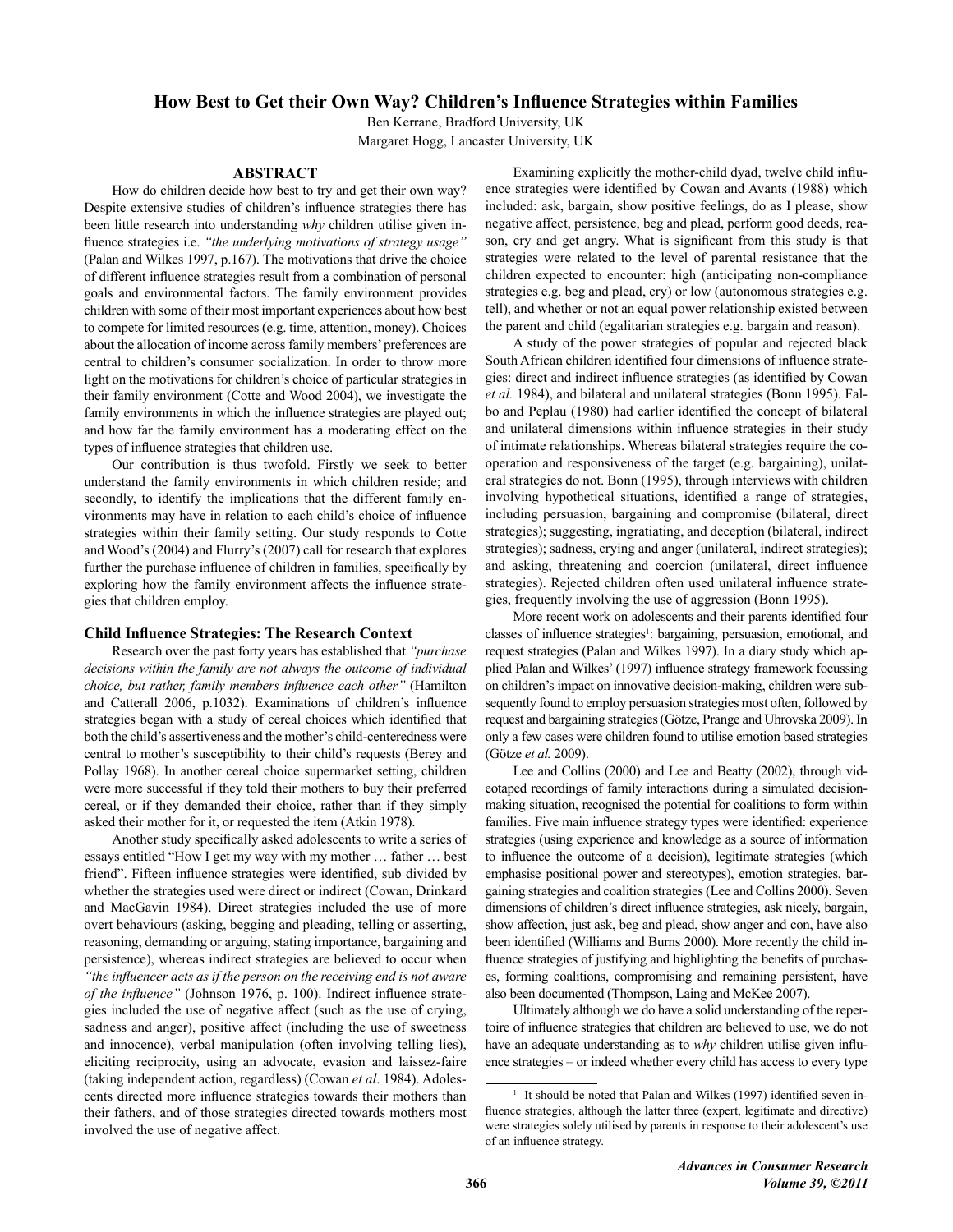of influence strategy identified.

In addition to child influence strategies, a number of studies have also assessed children's influence on family decision processes i.e. their level of ability, and the type of situations in which children employ their influence strategies. The influence of children has been found to vary along the stages of decision-making. Results across studies were consistent in that children's influence was reported to be highest in the problem recognition stage, and significantly lower in the decision-making stage (Szybillo and Sosanie 1977; Belch et al. 1985; Lee and Beatty 2002). Recent research, however, particularly in studies involving innovative or technically complex products, suggests that children have much greater influence than previously acknowledged across each stage of the buying decision process (Götze et al. 2009; Wang, Holloway, Beatty and Hill 2007). Similarly children are believed to exert more influence for products they will use themselves (Beatty and Talpade 1994; Belch et al. 1985; Darley and Lim 1986; Shoham and Dalakas 2003).

Demographic factors are also suggested to affect the child's level of influence. Older children are suggested to exert more influence than younger children in family decisions (Jenkins 1979; John 1999), and past research indicated that female children were more influential than were male children in family decision-making (Atkin 1978; Moschis and Mitchell 1986). Recently, however, the moderating effect of a child's gender in relation to influence on decision-making has been called into question (Flurry 2007; Wang et al 2007). A child's birth position has also been related to their ability to influence family decisions, with first born children exerting greatest purchase decision influence (Churchill and Moschis 1979; Flurry 2007). Children who earn income have also been found to have more influence in purchase decisions than those children who do not (Moschis and Mitchell 1986; Flurry 2007).

Other family related factors are also suggested to affect a child's involvement in family decision-making. Children are suggested to have greater influence: in larger families which contain lots of children (Jenkins 1979; Ahuja and Stinson 1993), although debate does surround the link between child influence potential and family size (Ward, Wackman and Wartella 1977); as the number of years their parents have been married increases (Jenkins 1979); when both parents have an income of their own (Foxman, Tansuhaj and Ekström 1989; Hall, Shaw, Johnson and Oppenheim 1995), with parents in dual income families characterised as being busier and feeling guiltier and softer when it comes to their children's requests (Beatty and Talpade 1994; Geuens, Mast and De Pelsmacker 2002); in higher income families (Ekström 2007; Jenkins 1979), although one study did find that children in poor families exert considerable influence on family consumption, to the extent that consumption is often organised around their needs (Hamilton and Catterall 2006); as the education of their parents increases (Ahuja and Stinson 1993); as the family's social class increases (Atkin 1978; Moschis and Mitchell 1986), although Lee and Beatty (2002) question this relationship; and in relation to family type, with children of single parent or stem families suggested to exert considerable influence over family decisions (Ahuja and Stinson 1993; Bates and Gentry 1994; Hall et al. 1995; Mangleburg and Grewal 1999).

In terms of the family environment, family communication pattern (Carlson, Walsh, Laczniak and Grossbart 1994) and parental socialization style (Carlson and Grossbart 1988) have been linked to child influence. Five general parental socialization styles have been identified, authoritarian, rigid controlling, neglecting, authoritative and *permissive* (Carlson and Grossbart 1988), which we argue directly relates to both the extent of a child's influence in family purchase decisions and the types of influence strategy that they can employ.

For example, a child of authoritarian parents, who expect unquestioned obedience and who discourage parent-child communication (Johnson, McPhail and Yau 1994), is not expected to influence family decisions (Hall et al 1995; Ward and Wackman 1972). Authoritarian parents are also likely to view, for example, the use of persuasion or bargaining tactics in a negative light (Johnson et al 1994).

Family communication pattern, "the frequency, type and quality of communication that takes place amongst family members" (Carlson et al. 1994, p.29), also affects a child's influence in family purchase decisions. Four family communication patterns are identified; laissezfaire, protective, pluralistic and consensual (see Carlson et al. 1994 for a review). Children within families characterised as having a laissezfaire family communication pattern, involving limited parent-child communication of any kind (Moschis and Moore 1979; John 1999), are less likely to participate in shaping the family decision-making process, whereas children within pluralistic families are more likely to.

Children appear to make informed choices about which influence strategy they will employ (Williams and Burns 2000). Their decisions are informed by the historical success or failure of utilizing such strategies in previous decision-making situations (Bao et al. 2007; Götze et al. 2009; Thompson et al. 2007). However, relatively little is known about children's choice processes. This study explores how far the family environment has a moderating effect on the types of influence strategies that children choose to use, throwing light on the underlying motivations which children have in relation to strategy employment. Within consumer research, the family environment has been characterised as being a homogenous environment for each child. This assumption about the homogeneous nature of the family environment underpins current work on family communication pattern and parental socialization style studies. However Cotte and Wood (2004) called for further investigation of the "shared" nature of the family environment. This study therefore seeks to explore how children's varying experiences of their family environment facilitates or hinders children's choices of different influence strategies.

## Methodology

Phenomenological interviews (Thompson, Locander and Pollio 1989) were conducted with six families living in the North West of England. Following calls for family research which captures the dynamics of family purchase decision-making (Hamilton and Catterall 2006; Tinson and Nancarrow 2005) interviews were conducted with both children and their parents. As many family members as possible were included in the data collection process. In line with other interpretivist studies (see for instance Thompson and Troester 2002) purposive sampling (Miles and Huberman 1984) was used to identify and recruit a range of family types and not just nuclear family forms.

In view of changing family configurations, we explored child influence strategies across a range of family forms (Thompson et al. 2007), including a lesbian headed family with both adopted and biological children; a family headed by a cohabiting couple; a family headed by a single mother; and a blended family.<sup>2</sup> All these family forms represent types identified by Harrison and Gentry (2007a, 2007b) as receiving inadequate research attention. Two nuclear families were also recruited from different socio-economic groups. An emphasis on studying consumers in-depth necessitated a smaller sample size to be used to allow thick descriptions to emerge (Carrigan and Szmigin 2006) which is common for interpretivist consumer research.

<sup>&</sup>lt;sup>2</sup> A blended family has been described by Belch and Willis (2001) as a step family; however, Schultz et al. (1991) state that blended families have to be complex stepfamilies in which both spouses were parents before the current marriage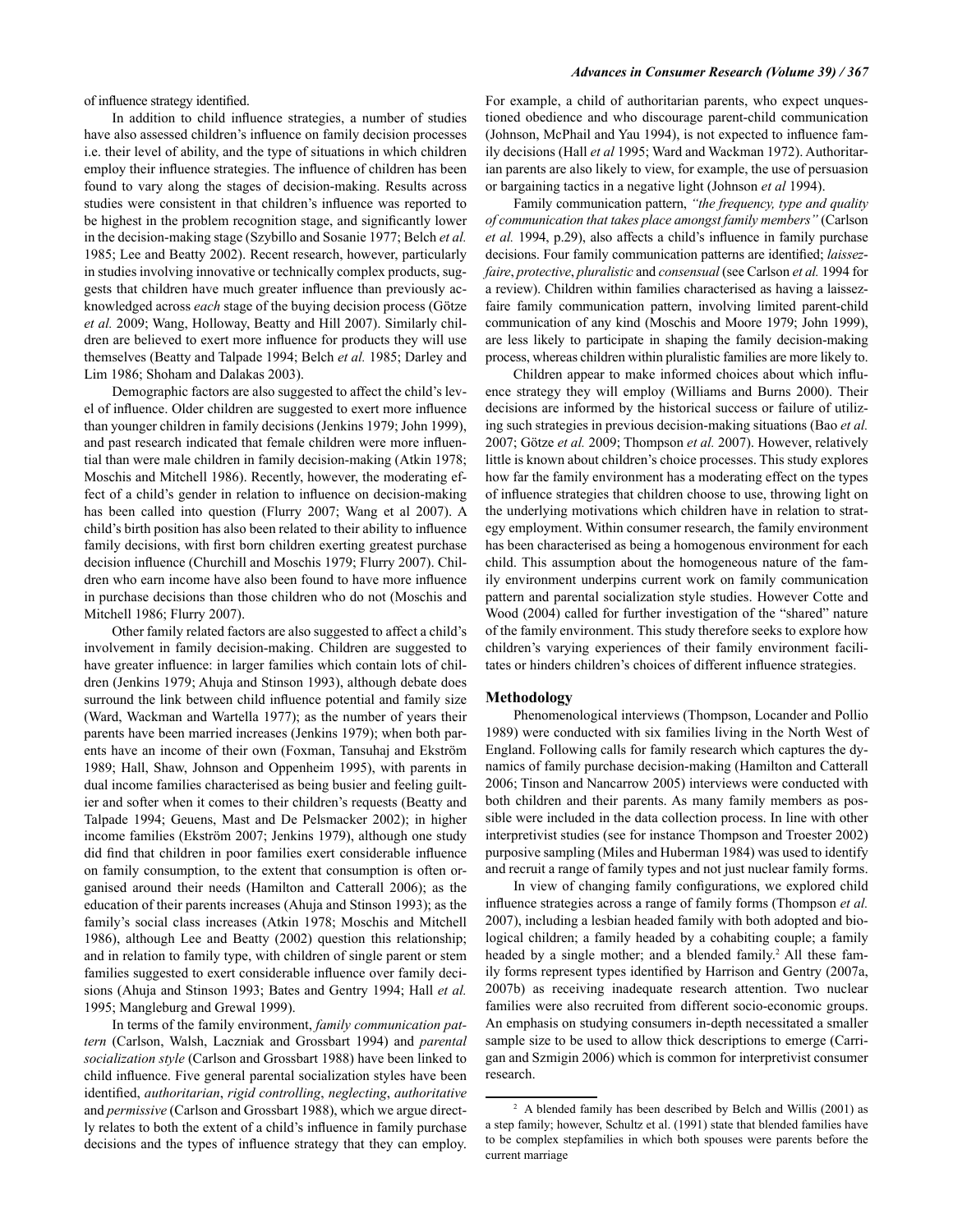#### 368 / How Best to Get their Own Way? Children's Influence Strategies within Families

The families were recruited partly through personal contacts; partly through placing online appeals for participants in family newspapers and publications; and partly by contacting relevant family organisations in the North West region. The interviews were largely conducted in the family home, usually in the kitchen at the dining table, although one interview was conducted at one respondent's place of work. Each family was visited between three and five times and interviews were conducted over a period ranging from four to twelve months. Respondents were first asked for their consent to participate in the research process, assured of anonymity, told about the purpose of the research and then asked for permission to record the conversations.

Consent was sought from parents and guardians to approach their children in order to then seek the children's consent to be involved in the data collection process (Mandell 1991). Methods by which valid consent can be obtained from children were adhered to (Mason 2004). Recognising that children are potentially vulnerable research participants (Morrow and Richards 1996) the children were interviewed within the family home where an adult was always present, although not necessarily within earshot.

Interviews were tape recorded in full, lasted between 60 and 130 minutes, and were transcribed verbatim. The interviews with family members were conducted over three stages and explored themes such as family history and how family members got their own way. In stage one an interview was conducted with the parents/guardians, although two points are worth highlighting at this stage. In two of the families the fathers chose not to participate in any part of the data collection, and fathers generally had much less involvement than mothers in the interview process as a whole (although every attempt was made to capture their voices, principally by utilizing a male researcher to seek their views). Following this initial interview, stage two involved interviews with the children. Given that children, particularly younger children, may feel uncomfortable in a one-on-one interview situation (Mayall 2001) the children were given the option to have another sibling present during their interview.

Indeed in the second stage of the interviewing process the membership of the interviews was very fluid. Some children preferred to be interviewed individually, whereas in other families the children freely left and returned to the interview as other siblings joined and departed. Accordingly with some of the families one longer style visit was conducted with the children (comprising several shorter interviews with single and multiple children, often with overlapping attendance), whereas in other families the children preferred to have a much more contained interview. A semi participatory researcher role was adopted with the children (Mandell, 1991). Following this stage of interviewing, a final family group interview was conducted at stage three with as many family members as possible present. As with Hamilton and Catterall (2006) a financial incentive was offered to the families to thank them for their participation.

The interpretation of the interview texts was undertaken using a hermeneutical process (Thompson 1991; Thompson, Locander and Pollio 1990) which involved moving iteratively, back and forth between interview texts (within and across family cases) and the literature. Emerging themes in the data drove subsequent reading in the literature (Thompson 1996). Following hermeneutical principles (at the methodological level) a constant shift when reading between individual transcripts and the entire data set enabled a greater emergent understanding to develop in which elements of the part gave further meaning to the whole. Each family case was analysed on an idiographic basis which allowed for categorization of data from which larger conceptual classes emerged. These concepts were then compared across family cases, following Spiggle's (1994) initial steps for qualitative data analysis.

#### **Findings**

Across all six family cases, the family stories highlight the significant differences which exist within the families studied, and of the different treatment of family members by other family members. Each child did not have the same level of access to influence strategies, particularly in relation to his or her ability to form a coalition with other family members. Similarly the level of resistance to an influence strategy also varied depending on the child's characteristics and unique position within their family's environment. Our presentation, in a similar vein to Thompson (2005), highlights two family cases which illuminate the global themes found across all the families in this study. The family stories of the Baldwin and Jones families are introduced because these family stories emphasise the significant differences in children's experiences within the family environment, and highlight how these different family environments affect the influence strategies which the children employ.

## The Baldwin Family Story

Carole and Ray Baldwin have been married for two years, having met following the death of Carole's first husband, Greg, and the unrelated breakdown of Ray's marriage to his first wife, Paula. Both Carole and Ray have children from their previous marriages, and so the Baldwin family is considered to be a blended family (Belch and Willis, 2001). Carole has four children from her first marriage: three grown up non-resident children, George, Kathy and Marie; and one resident child, Jessica (14), who lives with Carole and Ray in their new family home. Ray also has two non-resident children, Jamie and Anthony, who live with their mother. Ray tries to see his sons whenever he can. Carole and Ray have also had a biological child together, Nina  $(5)$ .

The relationship that Carole and Ray have with Nina and Jessica is markedly different for each child. Whereas Nina is considered to be a good child, Jessica is not, with sibling comparison within families suggested to be common (Schachter and Stone 1985). Whilst Ray spends a great deal of time with Nina he spends little time with Jessica, with stepfathers often finding greater satisfaction in rearing their biological vs. step-children (Thoits 1992). Indeed, it is common for stepfathers to spend little time, and adopt a disengaged parenting style, with their step-children (Coleman, Ganong and Fine 2000). As a result Ray and Jessica do not have a strong relationship, and despite Ray's marriage to Carole, Ray has no intention of adopting Jessica as his own child:

*Carole:* I said to [interviewer's name] before, that's why we ignore her [Jessica] (..) all of the time that she [Jessica] was sat there rabbitting on, Nina was sat there (.) and, and, she just wrote that [passing Ray a piece of paper that Nina had written on]

Ray: I need a hug?

*Carole:* That's what she's [Nina] like (..) it's like good child [Nina], bad child [Jessica]

Ray: It's not bad child, it's pain in the arse child

Jessica: But I got good grades

*Ray*: I'm very pleased that you got good grades (.) but that's for your science, not for your maths

Jessica: Yeah, but if I get another sticker I get a credit card, and then after that (.) after that, if I do good, I get a certificate

Ray: If you do well, not if you do good

Jessica: And then I do a certificate

Ray: So you're not doing very well at English, then, are you?

Jessica is very aware that her parents treat her step-sister in a much more positive manner. Whereas Carole and Ray describe Jes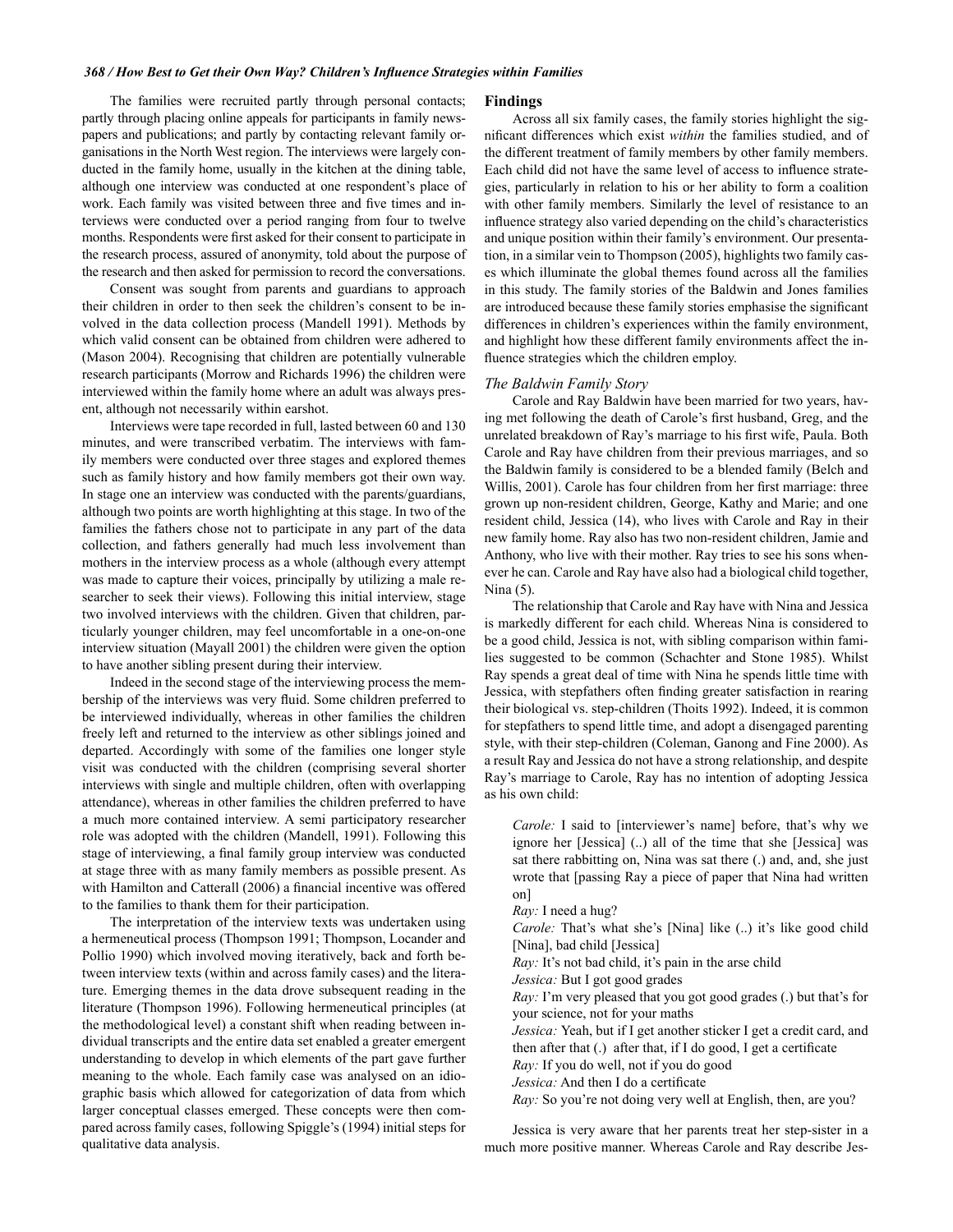sica respectively as "crafty" and "stupid", Nina is described by Carole as "innocent and sweet", much to Jessica's annoyance:

*Interviewer*: Do you think that Nina gets more [things] than you?

Jessica: I guess so (.) but then she gets little stuff. But they make me pay for my own things now; I have to pay money towards them

Interviewer: Do you think your Mum and Ray give in more to Nina than you?

Jessica: Yes! She's their little angel (..) I get treated like a right skivvy

The different treatment of the girls affects both the manner in which they attempt to influence the decisions of their parents and their success in doing so. Whereas Carole and Ray believe that Nina doesn't ask for things, and is happy with what she has, Jessica suggests otherwise. As the following extract suggests, which describes how the girls asked for Christmas presents, Carole believes that Nina hasn't directly asked for any presents:

Carole: This one [Nina] doesn't ask (.) you haven't asked for anything yet

Jessica: Yes she has (..) she's asked for, she's about circled all the Argos catalogue

Carole: She's ticked things; she's ticked things (.) she's not actually asked

Jessica: Yeah, but Ray said I can have

Carole: At her age

Jessica: She was asking for things before the Christmas disco Carole: At her age, they just watch the telly and everything that comes up it's I want one of them, I want one of them, I want one of them, without particularly realising what it is (..) so I don't think you've actually decided properly, have you, what you want? You're quite happy with anything (.) aren't you?

Nina: I'm happy with anything

In the individual interview with Nina she commented "I want lots and lots of stuff" and she is aware that she doesn't have to try too hard to get what she wants. Nina directs emotion based strategies towards her parents, and utilizes her affection to get the things that she wants, most often from her father, as Carole and Ray comment:

Carole: Ray and Nina have a very close bond (.) more so than Ray and Jessica. Nina's very tactile with Ray, Nina, she's always hugging him and she doesn't ask for anything back, but I think she's building foundations for a big whammy when she's older  $(...)$  she gets up in the morning and she'll come down, and the first thing she'll do is, she'll come and get hold of him, she'll come downstairs, and she'll grab his leg and just squeeze him Ray: She can get away with murder!

Accordingly Nina doesn't have to try too hard to influence her parents, particularly Ray. As a result she utilizes a limited range of influence strategies, largely using unilateral, positive effect, influence strategies. Jessica, on the other hand, coupled with her perceived parental rejection, tries much harder to influence the decisions her parents make. Carole feels that Jessica's persistence has hampered her ability to get things from her parents, and it is suggested that the over employment of child influence strategies may lead to parents becoming immune to their influence (Ekström 2007):

Carole: What Jessica tends to do, she's like a dripping tap (..) and she drip, drip, drip, drips until you get that fed up of it she ends up with nothing (.) and she's not sussed this out yet. If she doesn't mither, and she just (..) all she's got to do is mention it the once ... the minute he walks through the door it's, Ray? With her there's a tone (..) it's a definite, you just hear it

Faced with this high level of parental resistance, Jessica does not direct bilateral influence strategies towards her parents as she lacks their support. Accordingly she uses unilateral influence strategies (Bonn 1995), which often involve the use of negative affect (Cowan et al. 1984) and violence. What is interesting to note within this family, however, is that Jessica tries to bolster her own influence potential and success. Recognising the power that Nina holds over her mother and step-father, and the expected parental resistance should Jessica act alone in her strategy employment, Jessica forms temporary coalitions with her step-sister in order to utilize Nina's influence potential. This would seem to support the notion that children consider the expected level of parental resistance in their strategy selection (Cowan and Avants 1988). One such occasion involved the purchase of an iToy. Jessica wanted this toy which connected to her PlayStation, but she couldn't afford it by herself. Realising this, and accepting that her mother and step-father were unlikely to purchase it for her, she approached Nina and asked her to contribute some of the money that she had received from Christmas towards the cost of the iToy. Together they could afford the toy, but Jessica was equally aware that she still needed to persuade her parents, as the gatekeepers of her consumption, that this was a sound decision made by both girls:

Jessica: I Knew Mum wouldn't let me have it (..) so I teamed up with Nina, they'd give her anything. I don't think Nina even wanted it

Interviewer: But she still paid for some of it? Jessica: Yeah, but she's not bothered with it

Carole was concerned about this purchase, and what she considered to be the "bullying" that she felt had gone on between Jessica and Nina. Jessica, faced with the conditions of her position within her family's ecology, feels that she has little choice but to collude with Nina in order to get the things that she wants. Such coalitions are often very short lived, with Jessica ending the coalition once she has what she wants. The ability to form a coalition has also been linked to the ability to 'sell' a proposition (Thomson et al. 2007); although we suggest that this alone is not enough. The cause needs to be just, and the child needs to hold positive relationships with other family members, particularly their siblings, to be able to form a coalition. It is also unlikely that Jessica could form a coalition with her parents, as Lee and Collins (2000) and Lee and Beatty (2002) suggest is possible for some children.

## The Jones Family Story

Debbie Smith and Paul Jones have been living together for just under twenty years. They have four children together who live in the family home: Michael (14), Anna (12), Adam (9), and Tina (7). Again, the children in the Jones family are not treated in a similar way by either their parents or their fellow siblings. Whereas Paul sees Michael as his mother's "golden boy", his siblings do not share the same favourable position as Michael in their parents' eyes:

## Interviewer; Who do you give in to the most?

Debbie; Paul would probably say my 'golden boy', as he calls him, Michael. I don't know what it is, perhaps it's because he's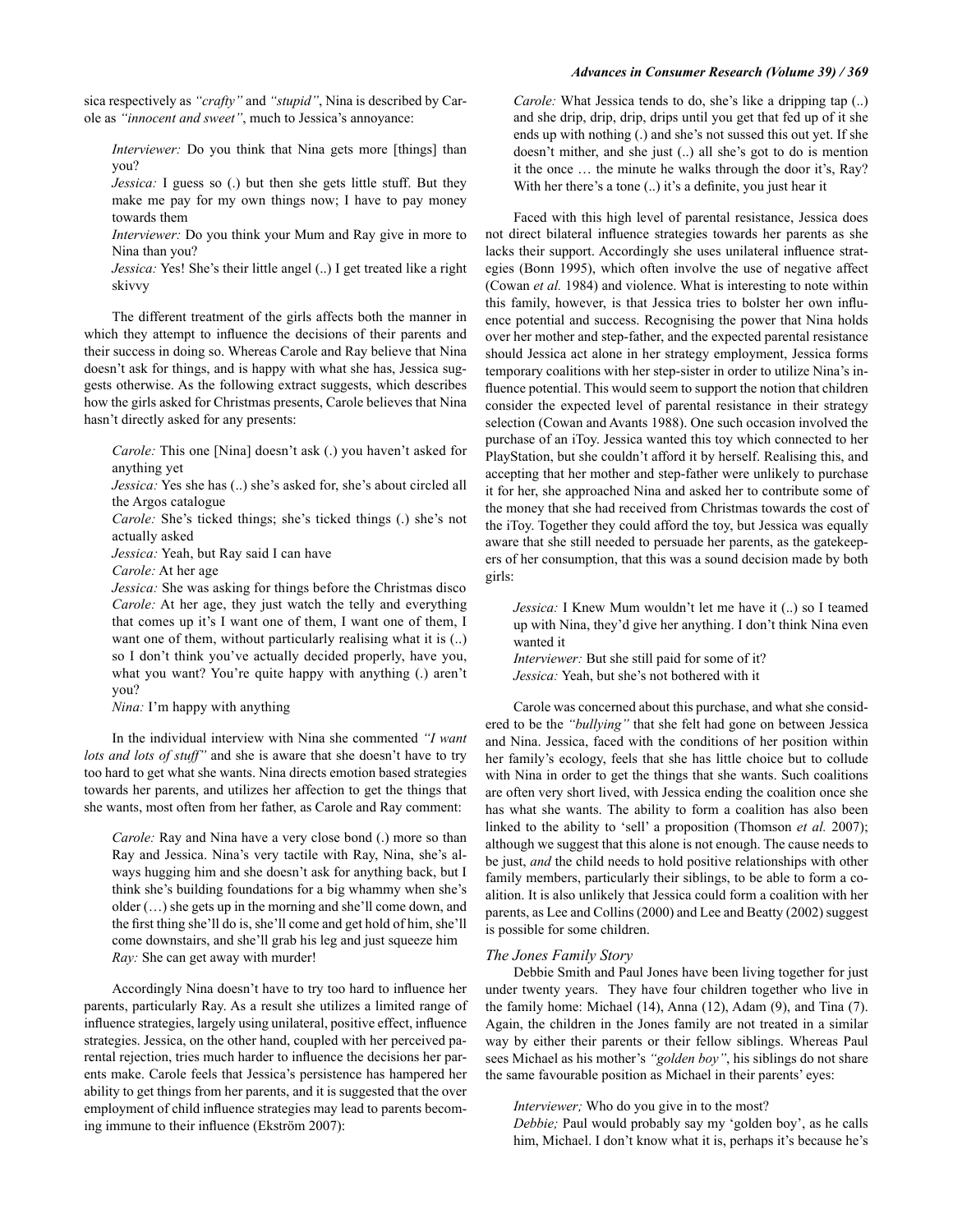#### 370 / How Best to Get their Own Way? Children's Influence Strategies within Families

my first born, but I suppose he does get away with doing more things. I think partly it's because I feel sorry for him, there's no one around here for him to hang around with, and he's doing well at school and with his drama and with his music (..) he's just a good boy, dead reliable and dependable

In the eyes of his mother at least, Michael's birth position (Lee and Collins 2000) grants him certain privileges in his family. However, this preferential parental treatment is not viewed favourably by his siblings, who are often antagonised by this, as Michael's sister, Anna, comments:

Anna; Michael just gets (.) he gets whatever he wants, just one word with Mum and he's got it. She'll get him anything (...) I don't get anything like he does

Anna in particular feels that there is a great deal of comparison between herself and Michael, with Michael seemingly able to monopolise their mother's time, with Debbie taking an active interest in Michael's leisure pursuits. Michael is a promising young actor, and Debbie pays for him to attend drama classes and often drives him to rehearsals:

Anna; It's always Michael does this, Michael can do that, why don't you be more like Michael? Michael's the one who's doing the best, he can act, he can sing, he's clever at school (..) he's all Mum ever talks about, the rest of us don't get a look in

Such is the tension between Michael and the rest of his siblings, who also view his ability to successfully influence their parents in a detrimental light, that Michael is often excluded and ostracised by his siblings. Although many of the products that Michael owns are relatively expensive and high-tech, purchased through his earnings as a young actor, his siblings do not show a great deal of interest in them. When Anna, however, won an Apple iPod in a supermarket prize draw Adam and Tina were immediately fascinated with it, and wanted one just like Anna's, even though Michael had bought himself one months before:

Michael; Anna's was better (.) better because it was hers, and she's the cool one, so it was just better

Although Michael can, and does, form a coalition with his mother, as the following quote suggests, he would struggle to gain this level of support from other family members (particularly his sib $lings):$ 

Debbie; He'll [Michael] come round, and he'll put his arms around you (.) and he'll just say you know what I'd really like? ... And then it's up to me to break the news to Paul (..) he wants what? My God! Does he realise how many hours I've got to put in to get that? And then I'll say, well I'll give you my family allowance, and we'll cut down on food, and we'll got to ALDI instead of ASDA [supermarkets].

Debbie also suggests that she tries harder to get Michael the things that he wants in relation to her other children, and as a result Michael simply has to use unilateral influence strategies. Faced with minimal parental resistance Michael uses autonomous influence strategies, including telling and asking (Cowan and Avants 1988) to influence his mother, and subsequently his father. The other children, however, employ a range of influence strategies. Anna, deemed to be a boisterous child by her parents, often makes deals with them, or uses laissez-faire influence strategies. Over the Christmas period Anna also did not ask for any presents, with not asking proving to be a very effective influence strategy for Anna to use. Recognising her non-demands, Debbie and Paul bought her a range of presents, including an expensive video camera. Such an influence strategy, of not asking, has not been fully recognised within existing child influence strategy frameworks:

Paul; Anna did well out of it [Christmas]. She didn't ask for anything, but she had to have something. We ended up buying her a video camera (.) so she did well

Tina, supporting Kipnis's (1976, p.46) assertion that children can only "beg, ask, plead or whine in order to influence their parents", demands items, cries, or plays on their emotions to get what she wants. Adam frequently asks his parents for things.

We also have further empirical evidence from the Jones family story to suggest that the repertoire of influence strategies available to children may be somewhat restricted, dependant on their place within the family environment. As Michael is viewed as being "dull and boring" by Tina, and indeed his siblings as a whole, he does not have access to their support. Consequently Michael has little choice but to employ unilateral influence strategies, or form a coalition with his mother. Anna, on the other hand, is well liked by her younger brother and sister, and Anna effectively exploits this. Recognising the high level of parental resistance to her influence strategies, and aware that her mother thinks that Anna "wants every single week, every single week ... it's all year round with Anna", Anna encourages Adam and Tina to ask their parents for things on her behalf, or she forms a coalition with them:

Debbie; She's [Anna] quite clever now, she gets the others to put a word in for her so she gets what she wants

Interviewer; So they come to you and say Anna wants this?

Debbie; Adam and Tina, usually (.) she's quite clever, she knows if she really, really wants something that it's no good just asking all the time because I'd get sick of it (.) so what she does is she makes other people ask for the things she wants, you know ... she ends up getting things even though she herself hasn't asked for them ... to her it might look like she's not asking for much, but she has, even if she's not come out and asked me for things.

## **DISCUSSION**

Michael Jones, unlike his siblings, faces minimal parental resistance to his influence strategies, and he is able to garner considerable support from his mother, and subsequently his father. Mothers have been found to work best with sons in coalitions, particularly when the son is the eldest child (Lee and Collins 2000). Nina Baldwin can also easily influence the decisions of her parents, and both Nina and Michael therefore need to utilize only a limited range of autonomous influence strategies (e.g. tell, ask, positive affect).

Birth order, we suggest, is therefore related to a child's influence strategy choice and the subsequent parental resistance to its employment. First born children within the families studied were found to have a greater influence in the decision-making process. Although birth order has been related to a child's success in employing influence strategies (Cotte and Wood 2004; Dunn and Plomin 1990; Lee and Collins 2000), we suggest that disruption in the family can affect this.

Whilst existing literature suggests that it should be Nina Baldwin who is compared with Jessica, with older children often used as a benchmark for younger children (Buhrmester and Furman 1990; Harris 1995), this is not the case in the Baldwin family. Similarly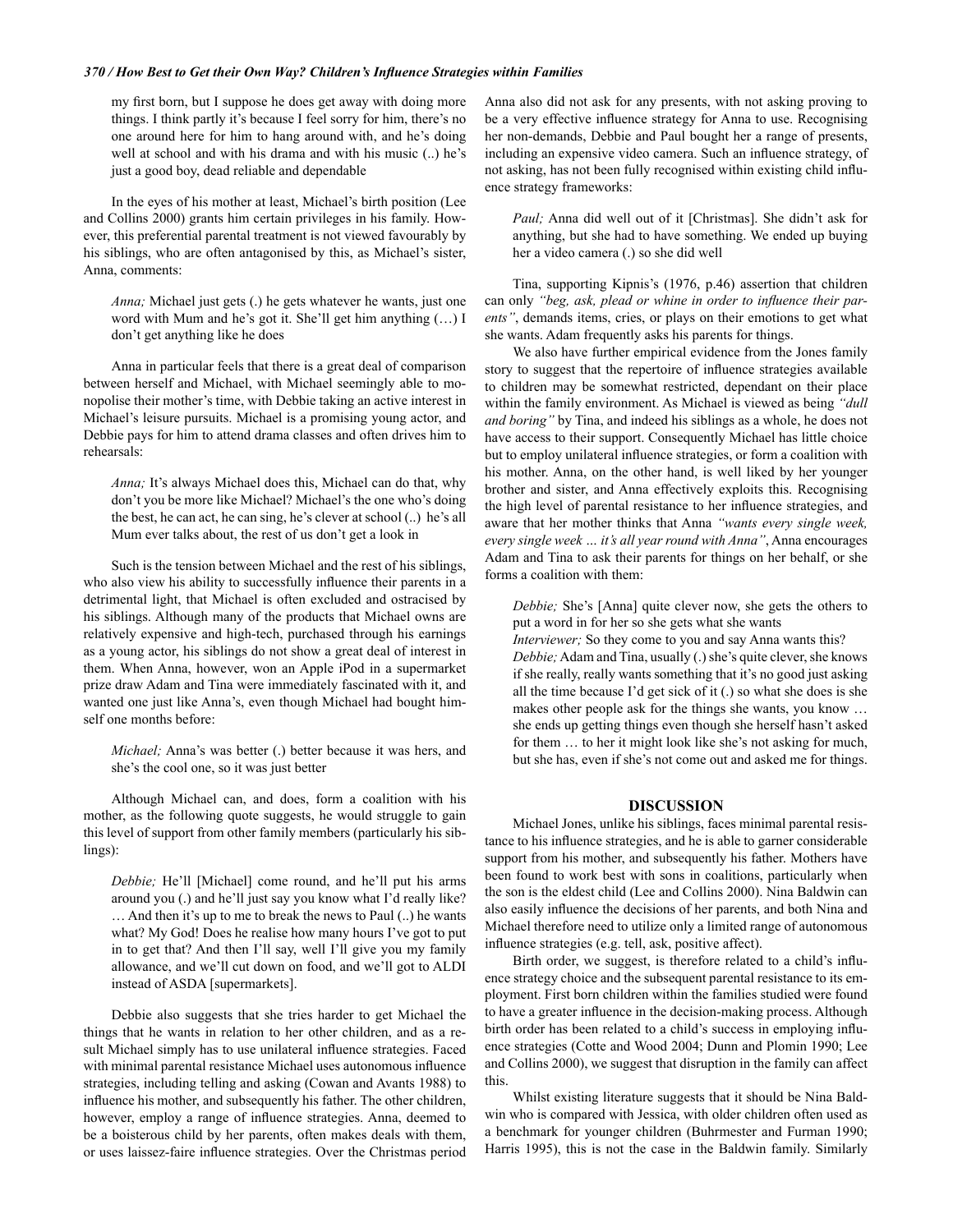Jessica should hold more influence in the decision-making process because of her age (John 1999), but her position within the family has been disturbed because of the changes to her family form. As the Baldwin family has changed, so too has the power distribution amongst the resident children. Jessica's position within her family has been displaced, and Nina (the biological child of both couples) is treated as if she were the first born child who is suggested to hold greater influence. In effect Nina is the first born child of this new coupling, and it appears as if a new, "second" family has been created composed of Carol, Ray and Nina.

A child's ability to influence the decisions made by their parents relates to how that child is situated within the family ecology, and how they are viewed by their parents (as figure 1 suggests). Michael Jones and Nina Baldwin are viewed in a favourable light by their parents, and need only use *autonomous* influence strategies to get what they want. They also face limited parental resistance. Anna Jones and Jessica Baldwin, for example, are not held in such high regard by their parents. Consequently both girls need to adopt much more aggressive and *confrontational* influence strategies, and need to fight for what they want because of the high level of parental resistance. Accordingly, as shown across each family, a child does not have automatic access to each influence strategy identified earlier; Anna and Jessica, for example, can not form coalitions with their parents, and they would struggle to effectively utilize the influence strategy of positive affect.

| Lone Influence                       |              | <b>Strategy Type</b>                                                 |                                                                  |                          |
|--------------------------------------|--------------|----------------------------------------------------------------------|------------------------------------------------------------------|--------------------------|
|                                      |              |                                                                      |                                                                  |                          |
|                                      | Favourable   | Autonomous<br>e.g. Emotion;<br>Positive Affect: Ask                  | Cooperative<br>e.g. Deals;<br>Bargaining;<br>Positive coalitions | Little Resistance        |
| <b>Child's Position in</b><br>Family |              | e.g. Michael; Nina                                                   | e.g. Michael and Debbie;<br>Nina and Ray or Carole               |                          |
|                                      | Unfavourable | Confrontational<br>e.g. Demand; Show<br>aggression;<br>Laissez-faire | Collaborative<br>e.g. Coalitions (which involve<br>coercion)     | <b>Strong Resistance</b> |
|                                      |              | e.g. Jessica; Anna                                                   | e.g. Jessica and Nina                                            |                          |

|  | <b>Figure 1: Influence Strategy Matrix</b> |  |  |
|--|--------------------------------------------|--|--|
|--|--------------------------------------------|--|--|

With regards to coalition formation, however, both Jessica and Anna recognise their low standing in their parent's eyes. It has been suggested that "weaker" family members can unite to counter the influence or resistance of a "stronger" family member (Pearson 1989), and so in an effort to boost their own influence potential (and to stand a greater chance of getting the things that they want) the girls utilize a sophisticated series of coalition formation strategies.

Although Jessica and Anna could never form a direct coalition with their parents, they both have the potential to begin by forming a coalition with their siblings in order to exert indirect influence on their parents. In the first stage of strategy deployment Jessica and Anna recruit other siblings to work with them to facilitate their influence strategies. Once this sibling-based coalition is formed then the group as a whole attempts to influence the decisions of their parents in the second stage of this coalition-based strategy. Jessica Baldwin often utilizes this strategy, first influencing Nina to work alongside her, and then both Nina and Jessica work together in a coalition to influence their parents. Alone Jessica could never influence her parents in this way, but she cloaks her influence strategy with the presence of her step-sister. Such a strategy has been termed collaborative, as although co-operation is needed to form the coalition, such co-operation may not always be granted by a child's free volition. Carole Baldwin, for example, believes that often Jessica bullies Nina into working together in this way (with Carole feeling that many of the things that the two girls ask for together are only really wanted by Jessica), and an element of parental resistance is encountered because of this.

What is interesting to highlight is that whilst individually Jessica Baldwin would utilize confrontational influence strategy types (demanding; showing aggression), when she works in coalition with Nina the strategy types are much less aggressive. We, therefore, have early findings which suggest that coalition formation can affect the types of influence strategy which the group as a whole employs. It is almost as if Nina's presence, and her success in influencing her parents, dilutes the normally aggressive strategies which Jessica alone employs.

One other form of influence strategy type, termed cooperative, was evident which involved the use of less coercion in employing collaborative influence strategies. In such coalitions (such as that of Michael Jones and Debbie Smith; or Nina and Carole or Ray Baldwin) the members freely agreed to work in collaboration with one another to influence others. Due to the coalition membership (which often includes a parent) little parental resistance was encountered.

The familial environments which exist within each family story suggest that it is probably rare for any one family to be composed of a single universal family environment, except possibly in the case of only children. We found little empirical support for the idea of a universal parental socialization style and family communication pattern within a family, although this seems to have been an assumption which has underpinned earlier studies (Carlson and Grossbart 1988; Carlson et al. 1994). Rather, different socialization tendencies exist within the same family. Children therefore appear to have different levels of access to the range of influence strategies identified, principally in relation to their ability to form coalitions with siblings and/or their parents to influence family purchase decisions. A child's family environment does therefore, we suggest, effect the types of influence strategy which they choose to employ.

As Flurry (2007) and Palan and Wilkes (1997) point out, considerable gaps exist in both our understanding of the influence strategies which children use and in terms of understanding the choices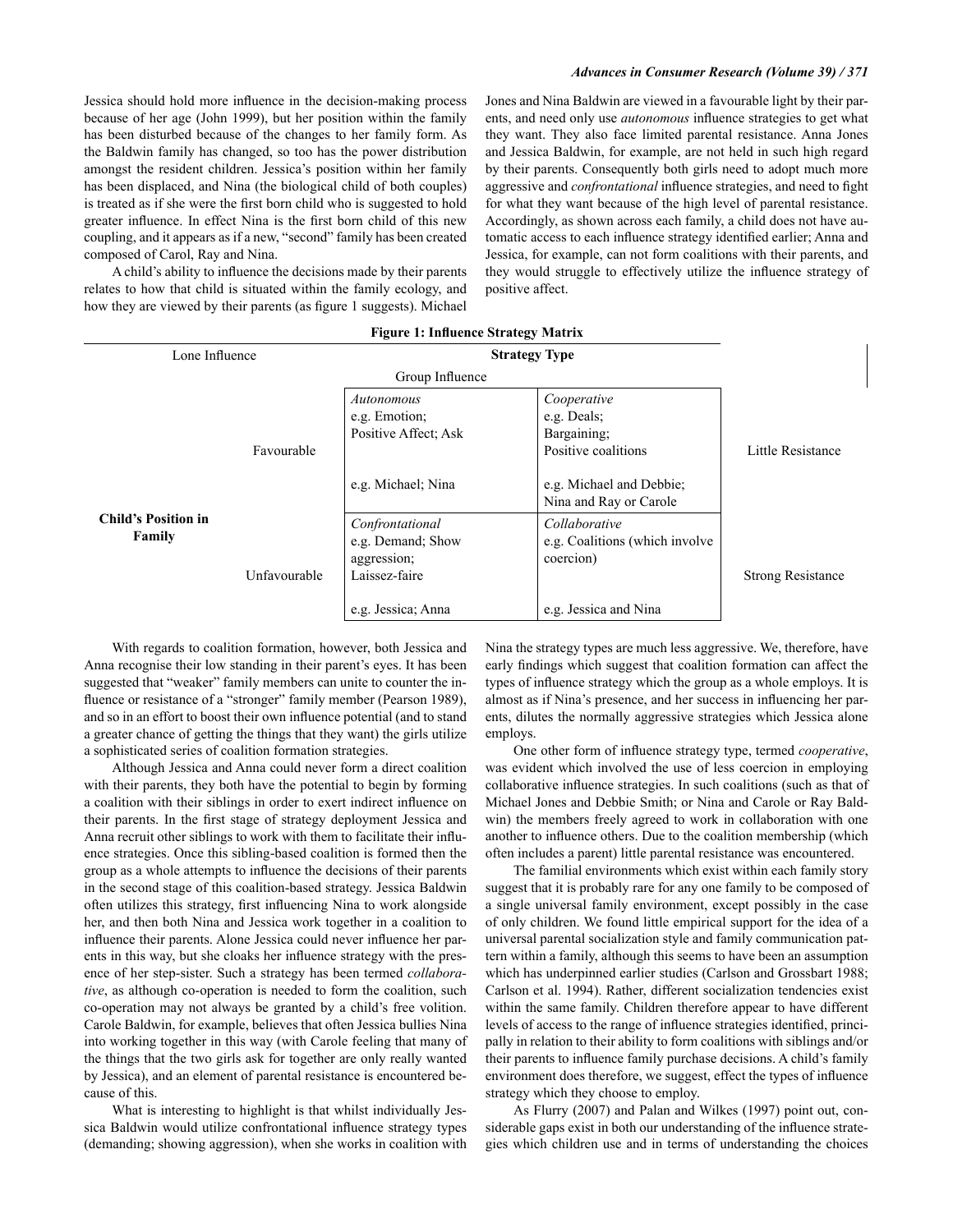## 372 / How Best to Get their Own Way? Children's Influence Strategies within Families

they make when choosing which influence strategy to employ. Our paper has attempted to fill some of these gaps by suggesting that the family environment can restrict a child's choice of influence strategy. Ultimately children experience their family in different ways, and this has implications for the types of strategy which they choose to use and those that they have access to.

Opportunities exist to explore the influence strategies of children across a greater range of family types, and also to explore in further depth whether children direct different types of influence strategies towards different family members (e.g. siblings, grandparents, step-parents). Similarly opportunities exist to explore multiple family consumption sites (e.g. can children switch strategy use in different family settings, or homes), and families of different cultures, to investigate whether such factors also influence the choice processes involved in selecting which influence strategy to employ.

## **REFERENCES**

- Ahuja, R. D. and Stinson, K. M. (1993) Female-Headed Single Parent Families: An Exploratory Study of Children's influence in Family Decision Making. Advances in Consumer Research. Vol. 20, pp. 467-474.
- Atkin, C. (1978) Observation of Parent-Child Interaction in Supermarket Decision-Making. Journal of Marketing. Vol. 42, pp. 41-45.
- Bao, Y., Fern, E. F. and Sheng, S. (2007) Parental Style and Adolescent Influence in Family Consumption Decisions: An Integrative Approach. Journal of Business Research. Vol. 60, pp. 672-680.
- Bates, M. J., and Gentry, J. W. (1994) Keeping the Family Together : How we Survived the Divorce. Advances in Consumer Research. Vol 21, pp 30 - 34.
- Beatty, S. E. and Talpade, S. (1994) Adolescent Influence in Family Decision Making: A Replication With Extension. Journal of Consumer Research. Vol. 21 (2) pp. 332-341.
- Belch, G. E., Belch, M. A. and Ceresino, G. (1985) Parental and Teenage Child Influences in Family Decision Making. Journal of Business Research. Vol 13, pp 163-176.
- Belch, M. A. and Willis, L. A. (2001) Family decision at the turn of the century: Has the changing structure of households impacted the family decision-making process? Journal of Consumer Behaviour. Vol.  $2(2)$  pp  $111 - 124$ .
- Berey, L. A., and Pollay, R. W. (1968) The Influencing Role of the Child in Family Decision Making. Journal of Marketing *Research.* Vol 70 (2) pp  $70 - 72$ .
- Bonn, M. (1995) Power strategies used in conflict resolution by popular and rejected black South African children. Early Child Development and Care. Vol. 114, pp 39 – 54.
- Carlson, L., and Grossbart, S. (1988) Parent Style and Consumer Socialisation of Children. Journal of Consumer Research. Vol. 15 pp  $77 - 94$ .
- Carlson, L., Walsh, A., Laczniak, R. N. and Grossbart, S. (1994) Family Communication Patterns and Marketplace Motivations, Attitudes, and Behaviours of Children and Mothers. The Journal of Consumer Affairs. Vol. 28 (1) pp  $25 - 53$ .
- Carrigan, M. and Szmigin, I. (2006) 'Mothers of invention': Maternal Empowerment and Convenience Consumption. European Journal of Marketing. Vol. 40 (9/10) pp 1122-1142.
- Churchill, G. A. and Moschis, G. P. (1979) Television and Interpersonal Influences on Adolescent Consumer Learning. Journal of Consumer Research. Vol. 6, pp. 23-35.
- Coleman, M., Ganong, L. and Fine, M. (2000) Reinvestigating Marriage: Another Decade of Progress. Journal of Marriage and the Family. Vol. 62, pp 1288-1307.
- Cotte, J. and Wood, S. L. (2004) Families and Innovative Consumer Behaviour: A Triadic Analysis of Sibling and Parental Influence. Journal of Consumer Research. Vol. 31, pp 78 -86.
- Cowan, G. and Avants, S. K. (1988) Children's Influence Strategies: Structure, Sex Differences, and Bilateral Mother-Child Influence. Child Development. Vol. 59, pp 1303-1313.
- Cowan, G., Drinkard, J. and MacGavin, L. (1984) The Effect of Target, Age, and Gender on use of Power Strategies. Journal of Personality and Social Psychology. Vol. 47, pp 1391-1398.
- Darley, W. F. and Lim, J. S. (1986) Family Decision Making in Leisure-Time Activities: An Exploratory Analysis of the Impact of Locus of Control, Child Age Influence Factor and Parental Type of Perceived Child Influence. Advances in Consumer Research. Vol. 13, pp 370 - 374.
- Ekström, K. (2007) Parental Consumer Learning or 'Keeping Up With Children'. Journal of Consumer Behaviour. Vol. 6, pp. 203-217.
- Falbo, T. and Peplau, L. A. (1980) Power Strategies in Intimate Relationships. Journal of Personality and Social Psychology. Vol 38 (4), pp  $618 - 628$ .
- Flurry, L. A. (2007) Children's Influence in Family Decision-Making: Examining the Impact of The Changing American Family. Journal of Business Research. Vol. 60, pp. 322-330.
- Foxman, E. R., Tansuhaj, P. S., and Ekström, K. M. (1989) Family Members' Perceptions of Adolescents' Influence in Family Decision Making. Journal of Consumer Research. Vol 15, pp  $482 - 491.$
- Geuens, M., Mast, G. and De Pelsmacker, P. (2002) Children's influence on family purchase behaviour: The role of family structure. Asia Pacific Advances in Consumer Research. Vol 5, pp  $130 - 135$ .
- Götze, E., Prange, C. and Uhrovska, I. (2009) Children's Impact on Innovative Decision Making: A Diary Study. European Journal of Marketing. Vol. 43 (1/2) pp. 264-295.
- Hall, J., Shaw, M., Johnson, M. and Oppenheim, P. (1995) Influence of Children on Family Consumer Decision Making. European Advances in Consumer Research. Vol. 2, pp  $45 - 53$ .
- Hamilton, K. and Catterall, M. (2006) Consuming Love in Poor Families: Children's Influence on Consumption Decisions. Journal of Marketing Management. Vol. 22 (9-10), pp. 1031-1052
- Harrison, R. and Gentry, J. (2007a) Single Fathers and Household Production and Consumption: Their Story, and their Children's. European Advances in Consumer Research, proceedings forthcoming.
- Harrison, R. and Gentry, J. (2007b) The Vulnerability of Single Fathers Adjusting to their New Parental Role. European Advances in Consumer Research, proceedings forthcoming.
- Jenkins, R. L. (1979) The influence of Children in Family Decision Making: Parents' Perceptions. Advances in Consumer Research. Vol. 6, pp. 413-418.
- John, D. R. (1999) Consumer Socialisation of Children: A Retrospective Look at Twenty-Five Years of Research. Journal of Consumer Research. Vol. 26 pp 183 - 213.